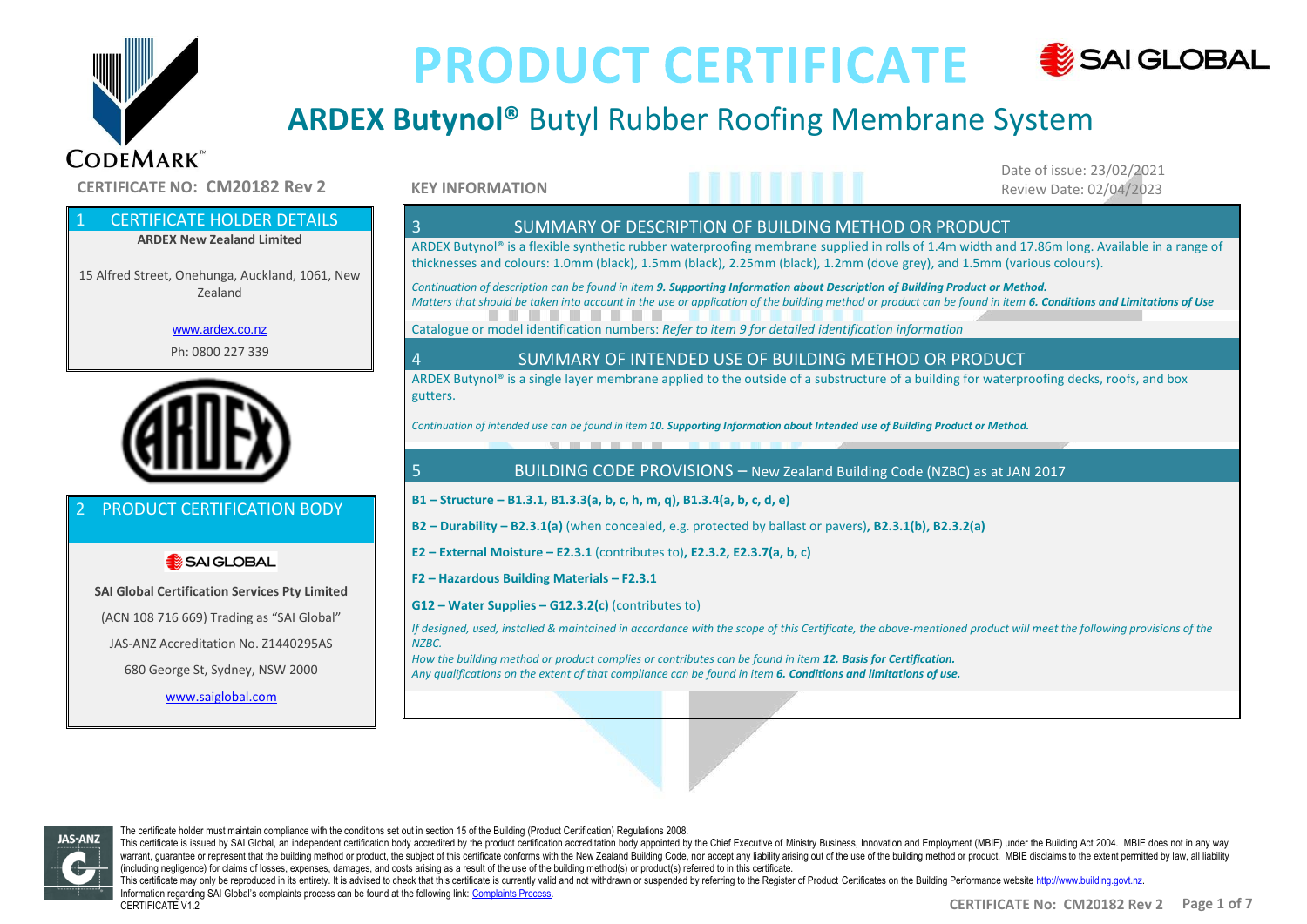

# **ARDEX Butynol®** Butyl Rubber Roofing Membrane System

#### 6 CONDITIONS AND LIMITATIONS OF USE

- 1. The Ardex Butynol Membrane system must be installed in accordance with the Manufacturer's Installation Instructions 'ARDEX Butynol® Installation Instructions (May 2018)'. ARDEX technical literature is available for download at www.ardex.co.nz
- 2. The Ardex Butynol Membrane system must be installed by an Ardex NZ approved installer as per the 'ARDEX Butynol® Installation Instructions (May 2018)' & product datasheet 'ARDEX Butynol® Butyl Rubber Membrane (August 2019)'. ARDEX technical literature is available for download at www.ardex.co.nz
- 3. May be used:
	- a. In all exposure zones excluding microclimates (as per NZS 3604:2011 para 4.2).
	- b. Up to 6.0 kPa ULS wind pressure differential for buildings subject to specific engineering design.
	- c. Where the substrate is plywood sheet or suspended reinforced concrete slab, or polyiso insulation board.
	- d. for all wind zones up to and including extra high for buildings within the scope limitations of NZBC. Acceptable Solution E2/AS1 para 1.1; or within the scope limitations of NZBC acceptable Solution. E2/AS1 with regards to building height and floor plan area subject to specific engineering design.
- In accordance with the Manufacturer's Install Instructions 'ARDEX Butynol® Installation Instructions (May 2018)' & product datasheet 'ARDEX Butynol® Butyl Rubber Membrane (August 2019)'
- 4. Unless protected by pavers or other protection, a minimum 1.5mm thick membrane must be used on a trafficable deck, in accordance with the Manufacturer's Install Instructions 'ARDEX Butynol® Installation Instructions (May 2018)' & product datasheet 'ARDEX Butynol® Butyl Rubber Membrane (August 2019)'
- 5. LOSP treated plywood must NOT be used as a substrate, as per the 'Substrate Specifications For membrane Applications (December 2018)'.
- 6. The substrate structure must be designed and constructed to a fall not less than 0.57 degrees (1:100) to shed precipitated moisture. Allowance for deflection and settlement of the substrate must be made in the design to ensure falls are maintained.

#### Reference Documents:

- ARDEX Butynol® Installation Instructions (May 2018) *(All ARDEX technical literature available for download at to www.ardex.co.nz)*
- Substrate Specifications For Membrane Applications (December 2018) *(All ARDEX technical literature available for download at to www.ardex.co.nz)*
- ARDEX Butynol® Butyl Rubber Membrane (August 2019) *– This is a Product Data sheet (All ARDEX technical literature available for download at to www.ardex.co.nz)*

#### **HEALTH AND SAFETY INFORMATION**

• ARDEX Safety datasheet – Butynol 5041-52 – Version 3.1.1.1 – Issued 18/03/2016 *(All ARDEX technical literature available for download at to www.ardex.co.nz)*



The certificate holder must maintain compliance with the conditions set out in section 15 of the Building (Product Certification) Regulations 2008.

This certificate is issued by SAI Global, an independent certification body accredited by the product certification accreditation accreditation body appointed by the Chief Executive of Ministry Business, Innovation and Emp warrant, guarantee or represent that the building method or product, the subject of this certificate conforms with the New Zealand Building Code, nor accept any liability arising out of the use of the building method or pr (including negligence) for claims of losses, expenses, damages, and costs arising as a result of the use of the building method(s) or product(s) referred to in this certificate.

This certificate may only be reproduced in its entirety. It is advised to check that this certificate is currently valid and not withdrawn or suspended by referring to the Register of Product Certificates on the Ruilding P Information regarding SAI Global's complaints process can be found at the following link: Complaints Process. CERTIFICATE V1.2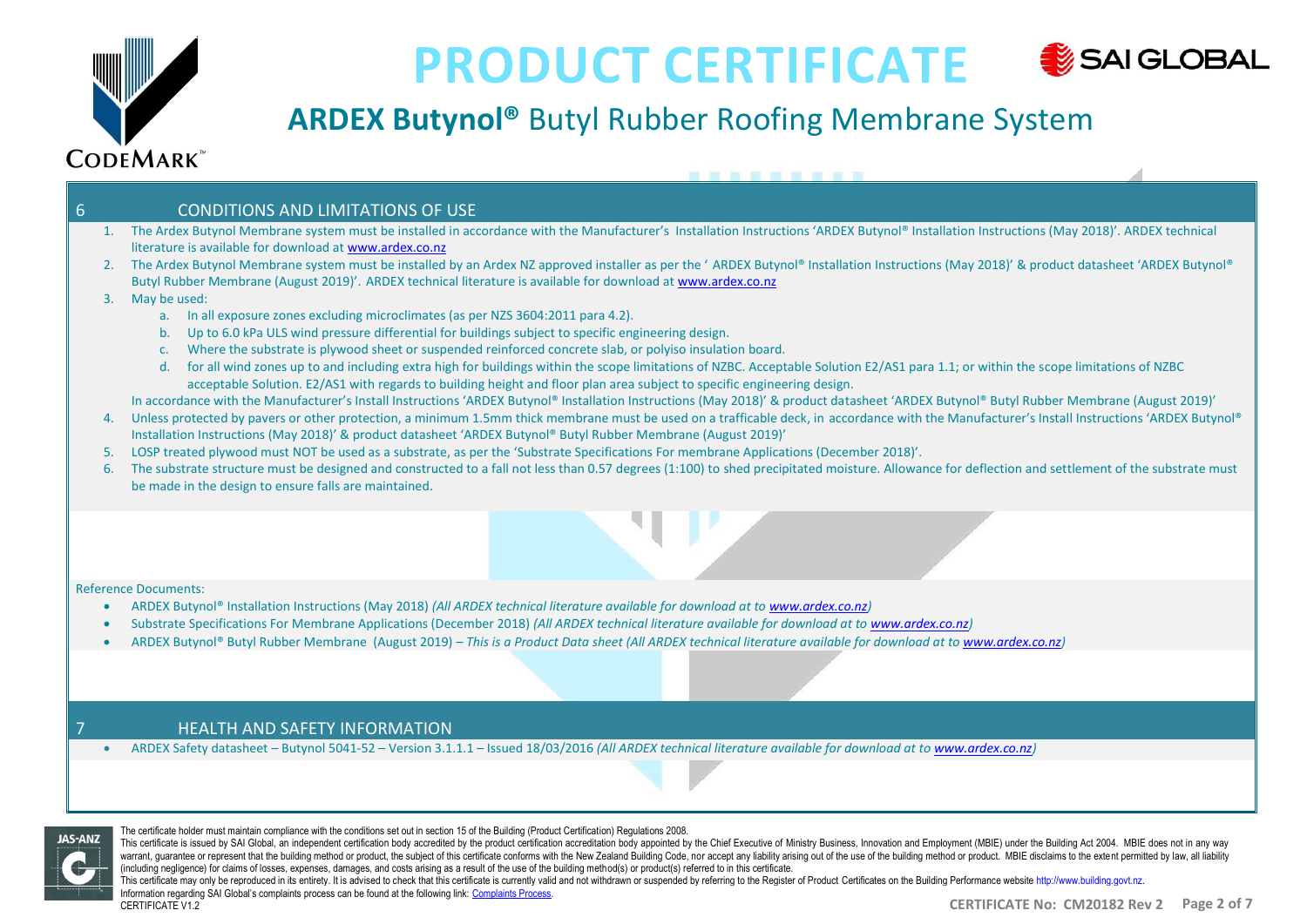

# **ARDEX Butynol®** Butyl Rubber Roofing Membrane System

# 8 SIGNATURES Name and Signature of the Product Certification Body's (PCB) authorised representative and, where different, the person assigned by the PCB to make the certification decision **Camasta Global Head of Technical Services SAI Global Assurance**

**JAS-ANZ** 

The certificate holder must maintain compliance with the conditions set out in section 15 of the Building (Product Certification) Regulations 2008. This certificate is issued by SAI Global, an independent certification body accredited by the product certification accreditation accreditation body appointed by the Chief Executive of Ministry Business, Innovation and Emp warrant, guarantee or represent that the building method or product, the subject of this certificate conforms with the New Zealand Building Code, nor accept any liability arising out of the use of the building method or pr (including negligence) for claims of losses, expenses, damages, and costs arising as a result of the use of the building method(s) or product(s) referred to in this certificate. This certificate may only be reproduced in its entirety. It is advised to check that this certificate is currently valid and not withdrawn or suspended by referring to the Register of Product Certificates on the Ruilding P Information regarding SAI Global's complaints process can be found at the following link: Complaints Process. CERTIFICATE V1.2 **CERTIFICATE No: CM20182 Rev 2 Page 3 of 7**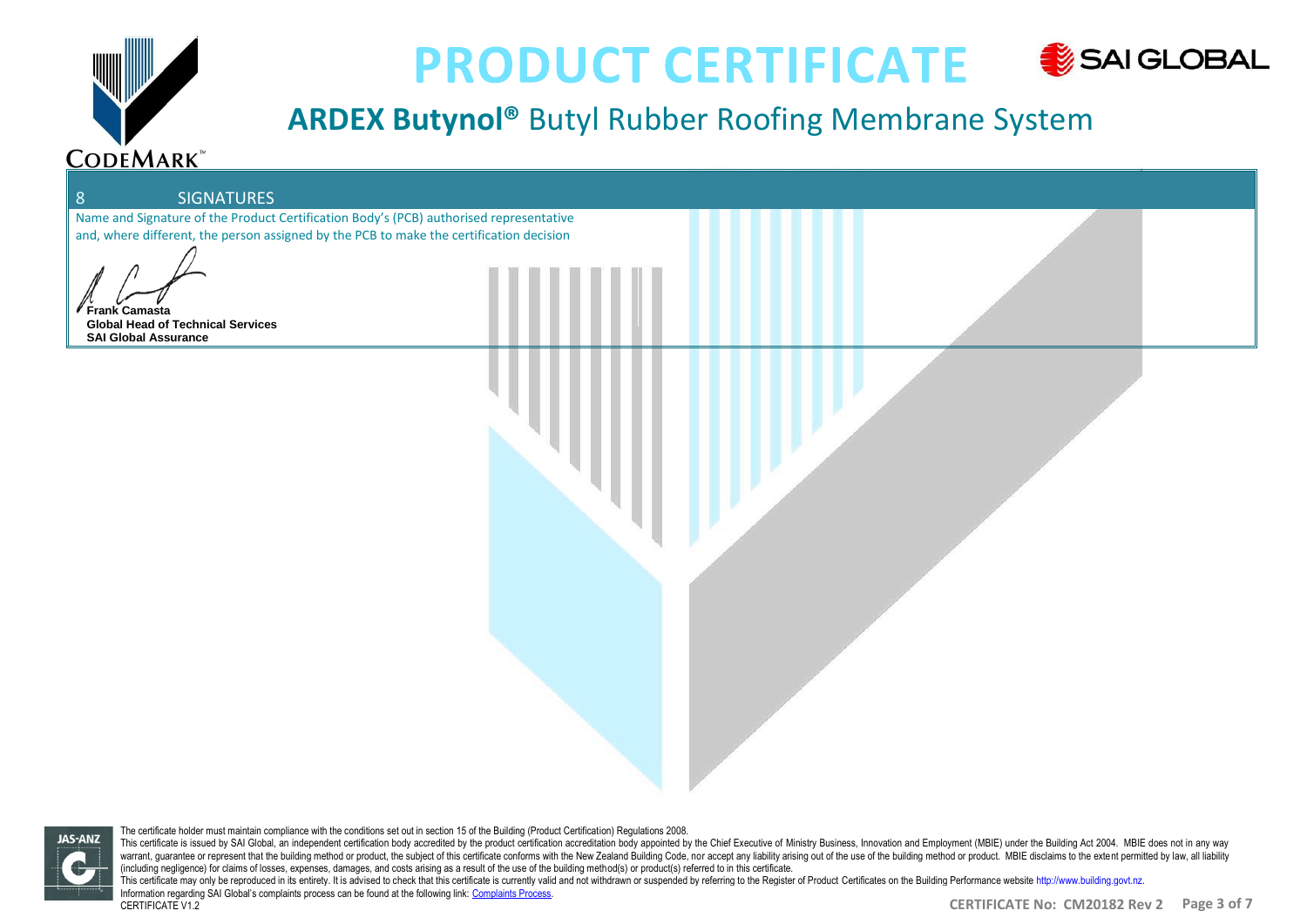

Components:

## **PRODUCT CERTIFICATE** SAI GLOBAL

# **ARDEX Butynol®** Butyl Rubber Roofing Membrane System

#### **SCHEDULE: INFORMATION THAT SUPPORTS KEY INFORMATION**

#### 9 SUPPORTING INFORMATION ABOUT DESCRIPTION

ARDEX Butynol® is a synthetic butyl rubber waterproofing membrane with properties which resist ageing from heat, sunlight and ozone. It has excellent gas permeability and toughness and remains flexible at low temperatures and is suitable in all exposure zones.

# **. . . . . . . . . . . . . .**

#### The components are detailed in the manufacturer's technical literature, and consist of;

#### • Butynol butyl rubber roofing membrane

| Type              | Weight           |
|-------------------|------------------|
| 1.0mm Black       | 30 <sub>kg</sub> |
| 1.2mm Dove Grey   | 32kg             |
| 1.5mm Black       | 45kg             |
| 1.5mm all colours | 47kg             |
| 2.25mm Black      | 32kg             |

#### • ARDEX WA 98 Adhesive

| Product Name  | Colour | Size: | Product Code |
|---------------|--------|-------|--------------|
| ARDEX WA 98 A | Clear  | 201   | 24188        |
| ARDEX WA 98 A | Amber  | 201   | 13052        |
| ARDEX WA 98 A | Amher  | 41    | 10870        |
| ARDEX WA 98 A | Amher  |       | 10869        |
|               |        |       |              |

#### • ARDEX WPM 290 Solvent (Ardex WA 98 Solvent)

| <b>Product Name</b> | Size       | <b>Product Code</b> |
|---------------------|------------|---------------------|
| ARDEX WPM 290       | <b>20L</b> | 13050               |
| ARDEX WPM 290       |            | 10874               |
| ARDEX WPM 290       |            | 10873               |
|                     |            |                     |

#### • ARDEX Seam Tape

| <b>Product Name</b> | Length | Width | <b>Product Code</b> |
|---------------------|--------|-------|---------------------|
| ARDEX Seam Tape     | 30.4m  | 50mm  | 10539               |



The certificate holder must maintain compliance with the conditions set out in section 15 of the Building (Product Certification) Regulations 2008.

This certificate is issued by SAI Global, an independent certification body accredited by the product certification accreditation accreditation body appointed by the Chief Executive of Ministry Business, Innovation and Emp warrant, guarantee or represent that the building method or product, the subject of this certificate conforms with the New Zealand Building Code, nor accept any liability arising out of the use of the building method or pr (including negligence) for claims of losses, expenses, damages, and costs arising as a result of the use of the building method(s) or product(s) referred to in this certificate.

This certificate may only be reproduced in its entirety. It is advised to check that this certificate is currently valid and not withdrawn or suspended by referring to the Register of Product Certificates on the Ruilding P Information regarding SAI Global's complaints process can be found at the following link: Complaints Process.

CERTIFICATE V1.2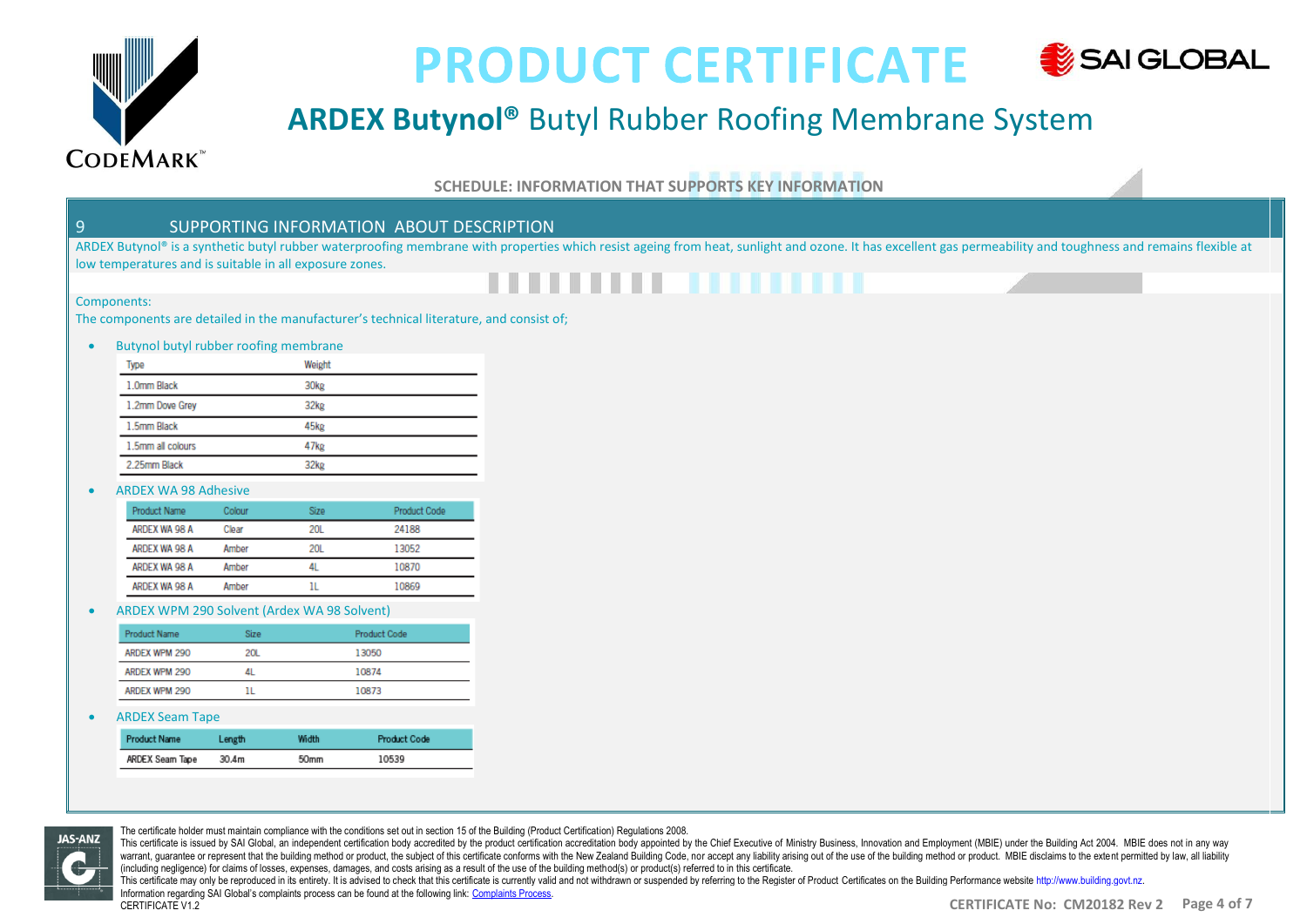

# **ARDEX Butynol®** Butyl Rubber Roofing Membrane System

|                              | <b>ARDEX WPM 299</b>        |                                                     |       |                                                                                                                                                                                                                                                            |                                                                                                                                                                                                                                                                                                                                                                                                                                                                                                                                                                                                                                                                                                                                                                                                                                                                                    |
|------------------------------|-----------------------------|-----------------------------------------------------|-------|------------------------------------------------------------------------------------------------------------------------------------------------------------------------------------------------------------------------------------------------------------|------------------------------------------------------------------------------------------------------------------------------------------------------------------------------------------------------------------------------------------------------------------------------------------------------------------------------------------------------------------------------------------------------------------------------------------------------------------------------------------------------------------------------------------------------------------------------------------------------------------------------------------------------------------------------------------------------------------------------------------------------------------------------------------------------------------------------------------------------------------------------------|
|                              | <b>Product Name</b>         | Size                                                |       | <b>Product Code</b>                                                                                                                                                                                                                                        |                                                                                                                                                                                                                                                                                                                                                                                                                                                                                                                                                                                                                                                                                                                                                                                                                                                                                    |
|                              | ARDEX WPM 299               | 1L                                                  |       | 10880                                                                                                                                                                                                                                                      |                                                                                                                                                                                                                                                                                                                                                                                                                                                                                                                                                                                                                                                                                                                                                                                                                                                                                    |
|                              | ARDEX WPM 299               | 4L                                                  |       | 10205                                                                                                                                                                                                                                                      |                                                                                                                                                                                                                                                                                                                                                                                                                                                                                                                                                                                                                                                                                                                                                                                                                                                                                    |
|                              | <b>ARDEX Detail Tape</b>    |                                                     |       |                                                                                                                                                                                                                                                            |                                                                                                                                                                                                                                                                                                                                                                                                                                                                                                                                                                                                                                                                                                                                                                                                                                                                                    |
|                              | <b>Product Name</b>         | Colour                                              | Width | <b>Product Code</b>                                                                                                                                                                                                                                        |                                                                                                                                                                                                                                                                                                                                                                                                                                                                                                                                                                                                                                                                                                                                                                                                                                                                                    |
|                              | <b>ARDEX Detail Tape</b>    | Black                                               | 150mm | 10584                                                                                                                                                                                                                                                      |                                                                                                                                                                                                                                                                                                                                                                                                                                                                                                                                                                                                                                                                                                                                                                                                                                                                                    |
|                              | <b>ARDEX CA20P sealant</b>  |                                                     |       |                                                                                                                                                                                                                                                            |                                                                                                                                                                                                                                                                                                                                                                                                                                                                                                                                                                                                                                                                                                                                                                                                                                                                                    |
|                              |                             |                                                     |       |                                                                                                                                                                                                                                                            | ,,,,,,,,,,,,,,,,                                                                                                                                                                                                                                                                                                                                                                                                                                                                                                                                                                                                                                                                                                                                                                                                                                                                   |
| 10                           |                             |                                                     |       | SUPPORTING INFORMATION ABOUT INTENDED USE                                                                                                                                                                                                                  |                                                                                                                                                                                                                                                                                                                                                                                                                                                                                                                                                                                                                                                                                                                                                                                                                                                                                    |
|                              |                             |                                                     |       |                                                                                                                                                                                                                                                            | ARDEX Butynol® is a single layer membrane applied to the outside of a substructure of a building for waterproofing decks, roofs, and box gutters.                                                                                                                                                                                                                                                                                                                                                                                                                                                                                                                                                                                                                                                                                                                                  |
|                              |                             |                                                     |       | The use in a Living roof system is not included as part of this certification                                                                                                                                                                              | .                                                                                                                                                                                                                                                                                                                                                                                                                                                                                                                                                                                                                                                                                                                                                                                                                                                                                  |
| $\bullet$<br>$\bullet$<br>11 | <b>Reference Documents:</b> | ARDEX Butynol® Installation Instructions (May 2018) |       | Substrate Specifications For Membrane Applications (December 2018)<br>Note: All ARDEX technical literature available for download at to www.ardex.co.nz<br>All conditions and limitations are as stated above in item 6. Conditions and Limitations of Use | ARDEX Butynol® Butyl Rubber Membrane (August 2019) - This is a Product Data sheet<br>ARDEX WA 98 A Solvent-Based Contact Adhesive (September 2018) - This is a Product Data sheet<br>ARDEX WPM 290 Solvent for ARDEX WA 98 A (September 2018) - This is a Product Data sheet<br>ARDEX Seam Tape Adhesive Tape for General Lap Bonding (October 2018) - This is a Product Data sheet<br>ARDEX WPM 299 Seam Primer for Tape Application (September 2018) - This is a Product Data sheet<br>ARDEX Detail Tape Self-Adhesive Butyl Detailing Tape (September 2018) - This is a Product Data sheet<br>ARDEX CA20P Multipurpose Construction Adhesive and Sealant (July 2011) - This is a Product Data sheet<br>BRANZ Appraisal No. 436 (2017) Butynol & Butyseal Roofing Membrane Systems - Amendment date 07/01/2019<br>SUPPORTING INFORMATION ABOUT CONDITIONS AND LIMITATIONS OF USE |



The certificate holder must maintain compliance with the conditions set out in section 15 of the Building (Product Certification) Regulations 2008.

This certificate is issued by SAI Global, an independent certification body accredited by the product certification accreditation accreditation body appointed by the Chief Executive of Ministry Business, Innovation and Emp warrant, guarantee or represent that the building method or product, the subject of this certificate conforms with the New Zealand Building Code, nor accept any liability arising out of the use of the building method or pr (including negligence) for claims of losses, expenses, damages, and costs arising as a result of the use of the building method(s) or product(s) referred to in this certificate.

This certificate may only be reproduced in its entirety. It is advised to check that this certificate is currently valid and not withdrawn or suspended by referring to the Register of Product Certificates on the Building P Information regarding SAI Global's complaints process can be found at the following link: Complaints Process. CERTIFICATE V1.2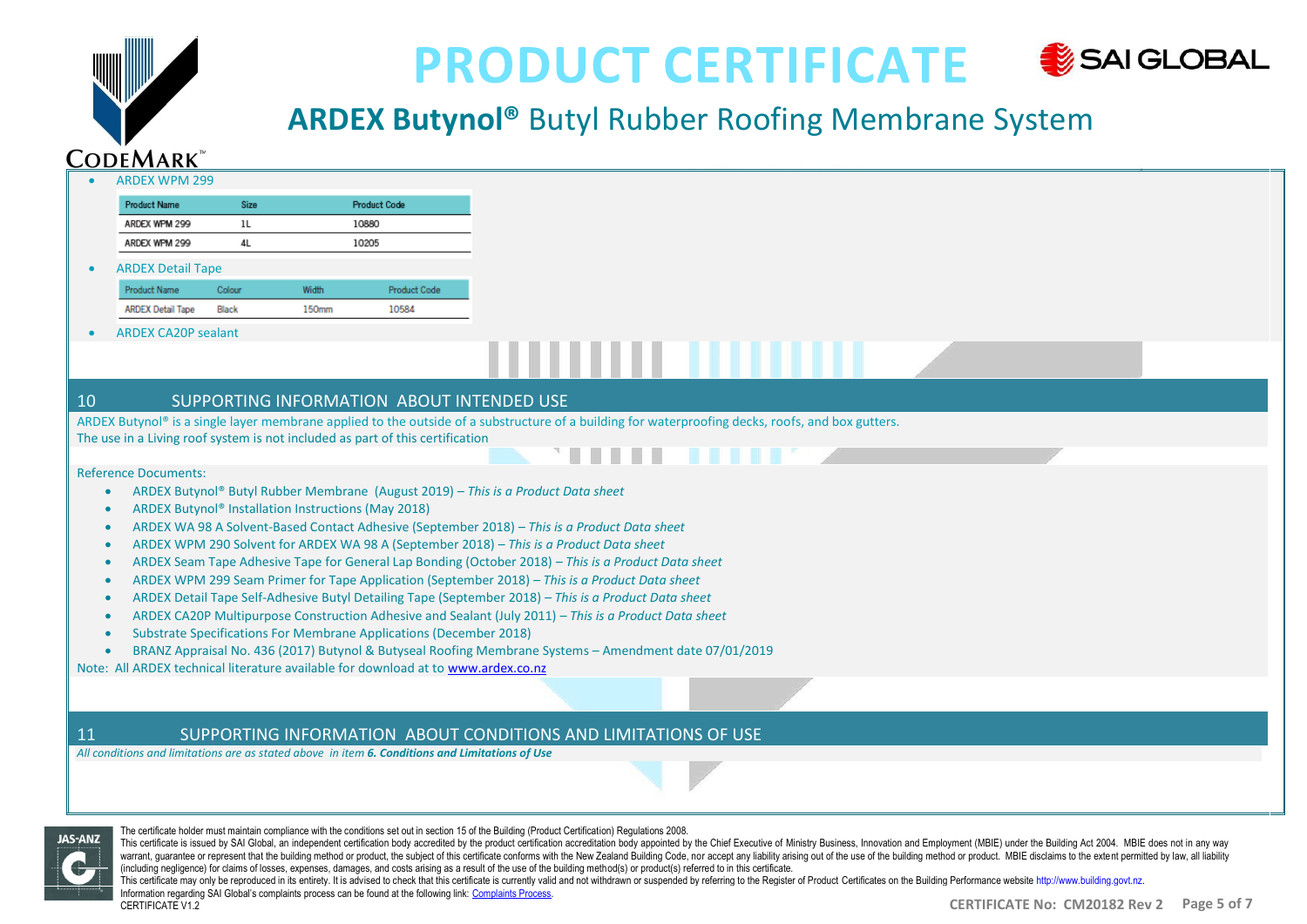

# **ARDEX Butynol®** Butyl Rubber Roofing Membrane System

#### 12 BASIS FOR CERTIFICATION

- **Structure –** *by testing and comparison with provisions of Verification Method B1/VM1 and Acceptable Solution B1/AS1*
- **Durability**  *by testing and comparison with provisions of Verification Method B2/VM1*
- **External Moisture** *by testing and comparison with provisions of Acceptable Solution E2/AS1*
- **Hazardous Building Materials –** *by analysis and by testing*
- **Water Supplies –** *by testing and by comparison with the provisions of Acceptable Solution G12/AS1*

#### 13 SUPPORTING DOCUMENTATION FOR CERTIFICATION

- **1. Building regulations 1992 (SR 1992/150)**  Reprinted as at 1 January 2017.
- **2. Acceptable Solutions and Verification Methods** for New Zealand Building Code Clause **B1 Structure.** Amendment 17 (30 November 2018)
- **3. Acceptable Solutions and Verification Methods** for New Zealand Building Code Clause **B2 Durability.** Amendment 10 (30 November 2018).
- **4. Acceptable Solutions and Verification Methods** for New Zealand Building Code Clause **E2 External Moisture.** Amendment 8 (30 November 2018).
- **5. Acceptable Solutions and Verification Methods** for New Zealand Building Code Clause **G12 Water Supplies.** Amendment 11 (30 November 2018)
- **6. BRANZ Report DC2893/1 Testing of 1.0mm black BUTYNOL Membrane to the requirements of AS4654.1 2012 (Dated 8 August 2017).** Waterproofing membranes for external above-ground use Part1: Materials. The test report provides results for the 1.0mm (black) product when tested to AS4654.1-2012. The results demonstrate the product satisfies the requirements as a waterproofing *membrane for areas subjected only to pedestrian traffic..*
- **7. BRANZ Report DC2893/2 Testing of 1.5mm black BUTYNOL Membrane to the requirements of AS4654.1 2012 (Dated 21 August 2017).** Waterproofing membranes for external above-ground use Part1: Materials. *The test report provides results for the 1.5mm (black) product when tested to AS4654.1-2012. The results demonstrate the product satisfies the requirements as a waterproofing membrane for areas subjected only to pedestrian traffic.*
- **8. BRANZ Report DC2893/3 Testing of 1.5mm dove grey BUTYNOL Membrane to the requirements of AS4654.1 2012 (Dated 8 August 2017).** Waterproofing membranes for external above-ground use Part1: Materials. *The test report provides results for the 1.5mm (dove grey) product when tested to AS4654.1-2012. The results demonstrate the product satisfies the requirements as a waterproofing membrane for areas subjected only to pedestrian traffic.*
- **9. BRANZ Appraisal 436 [2017] Butynol and Butyseal Roofing Membrane Systems (Amendment 1 dated 7 January 2019).** *This report provides an assessment of the durability and external moisture performance of Butynol and Butyseal roofing membrane Systems.*
- 10. Australian water Quality Centre Report ID 101214 (18 April 2012) (NATA Accreditation No. 1115) AS/NZS 4020 Testing of products for use in contact with drinking water. Passed all requirements *of the standard (Black Butynol 1.0mm)*
- **11. Ardex letter [Ronald Rose, Technical Services Manager] (21/09/2018).** *History of successful use in applications with hydrostatic pressure.*
- **12. ARDEX Safety datasheet – Butynol 5041-52 – Version 3.1.1.1 – Issued 18/03/2016**



The certificate holder must maintain compliance with the conditions set out in section 15 of the Building (Product Certification) Regulations 2008.

This certificate is issued by SAI Global, an independent certification body accredited by the product certification accreditation accreditation body appointed by the Chief Executive of Ministry Business, Innovation and Emp warrant, guarantee or represent that the building method or product, the subject of this certificate conforms with the New Zealand Building Code, nor accept any liability arising out of the use of the building method or pr (including negligence) for claims of losses, expenses, damages, and costs arising as a result of the use of the building method(s) or product(s) referred to in this certificate.

This certificate may only be reproduced in its entirety. It is advised to check that this certificate is currently valid and not withdrawn or suspended by referring to the Register of Product Certificates on the Ruilding P Information regarding SAI Global's complaints process can be found at the following link: Complaints Process. CERTIFICATE V1.2